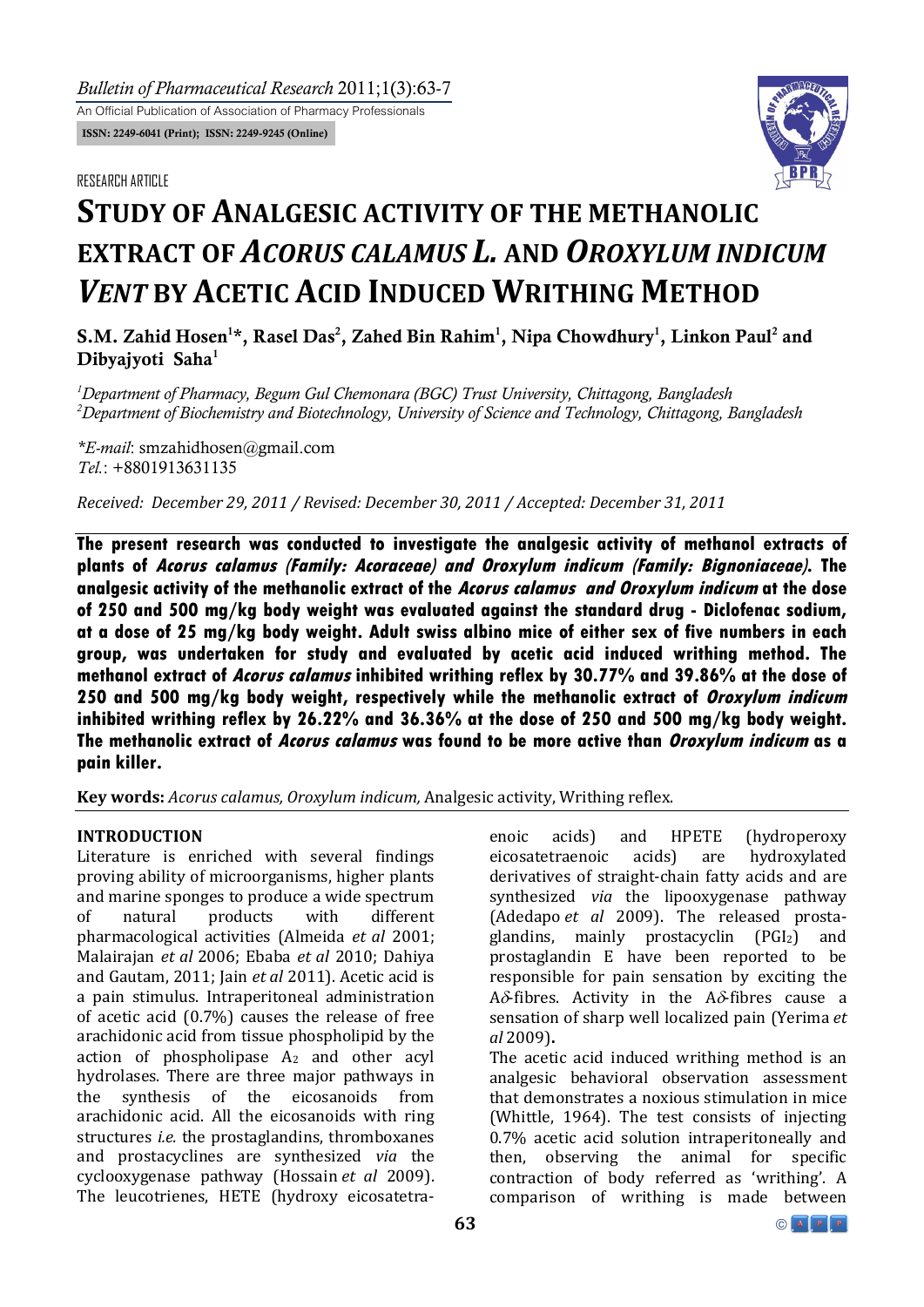positive control (Diclofenac sodium) and test sample given orally 30 min prior to acetic acid injection. If the sample possesses analgesic activity, the animal that received the sample, will give lower number of writhing than the control, *i.e.* the sample having analgesic activity will inhibit writhing. Diclofenac sodium is used as reference standard drug (Kouadio *et al* 2000) which has analgesic, antipyretic and anti inflammatory actions. In the light of the given information, the present investigation was undertaken which deals with the studies of the analgesic activity of the methanolic extract of the leaves of *Acorus calamus L.* and *Oroxylum indicum Vent* (**Figure 1**) by acetic acid induced writhing method (Whittle, 1964).



 a) *A. calamus* b) *O. indicum*  **Fig. 1.** Photographs of medicinal plants

#### **MATERIAL AND METHODS** *Experimental animal*

Young swiss albino mice (Age: 4-5 weeks, Avg. weight: 18-25 g) were used for the experiment. The mice were purchased from the animal research branch of the International Centre for Diarrhoeal Disease and Research (ICDDR), Bangladesh. They were kept under standard environmental condition for one week for adaptation after their purchase and fed ICDDR formulated rodent food and water.

# *Study design*

Experimental animals were randomly selected and divided into four groups denoted as group-I, group-II, group-III and group-IV consisting of 5 mice in each group. Each group received a particular treatment *i.e.* control, positive control and the two doses of the extract. Each mouse was weighed properly and dose of samples and control were adjusted accordingly (**Table 1**).

# *Preparation of different solution*

#### *Preparation of sample solution*

To prepare suspension of the test sample at the dose 500 and 250 mg/kg body weight, 0.5 and 0.25 mg of the sample was measured, respectively. The extracts were triturated separately in unidirectional manner by the addition of small amount of tween 80. After proper mixing of extract and tween 80, the distilled water was slowly added and final volume of the suspension was made up to 10 ml.

# *Preparation of standard solution*

For the preparation of standard at the dose of 25 mg/kg body weight, 0.025 g of Diclofenac sodium (Clofenac 25 mg, from Square Pharmaceuticals Ltd.) was taken and a suspension of 10 ml was made.

# *Preparation of acetic acid solution*

For preparation of 0.7% acetic acid solution, 0.7 ml glacial acetic acid was mixed with distilled water and volume was made up to 100 ml.

# *Preparation of control solution*

For the preparation of control, 2 drops of tween 80 was added in distilled water and volume was made up to 10 ml.

**Table 1.** Comparative experimental profiles of crude extracts of *Acorus calamus* and *Oroxylum indicum*

| Animal group                  | <b>Treatment</b>                                       | <b>Dose</b><br>(ml/kg body<br>weight) | Route of<br>administration |  |
|-------------------------------|--------------------------------------------------------|---------------------------------------|----------------------------|--|
| I (Control) $n = 5$           | 1% Tween 80 solution in<br>distilled water             | $15 \text{ ml}$                       | Oral                       |  |
| II (Positive control) $n = 5$ | Diclofenac sodium                                      | $25 \,\mathrm{mg}$                    | Oral                       |  |
| III (Test group-I) $n = 5$    | Methanol extract of<br>Acorus calamus/Oroxylum indicum | $500 \,\mathrm{mg}$                   | Oral                       |  |
| IV (Test group-II) $n = 5$    | Methanol extract of<br>Acorus calamus/Oroxylum indicum | $250 \text{ mg}$                      | Oral                       |  |

n = number of mice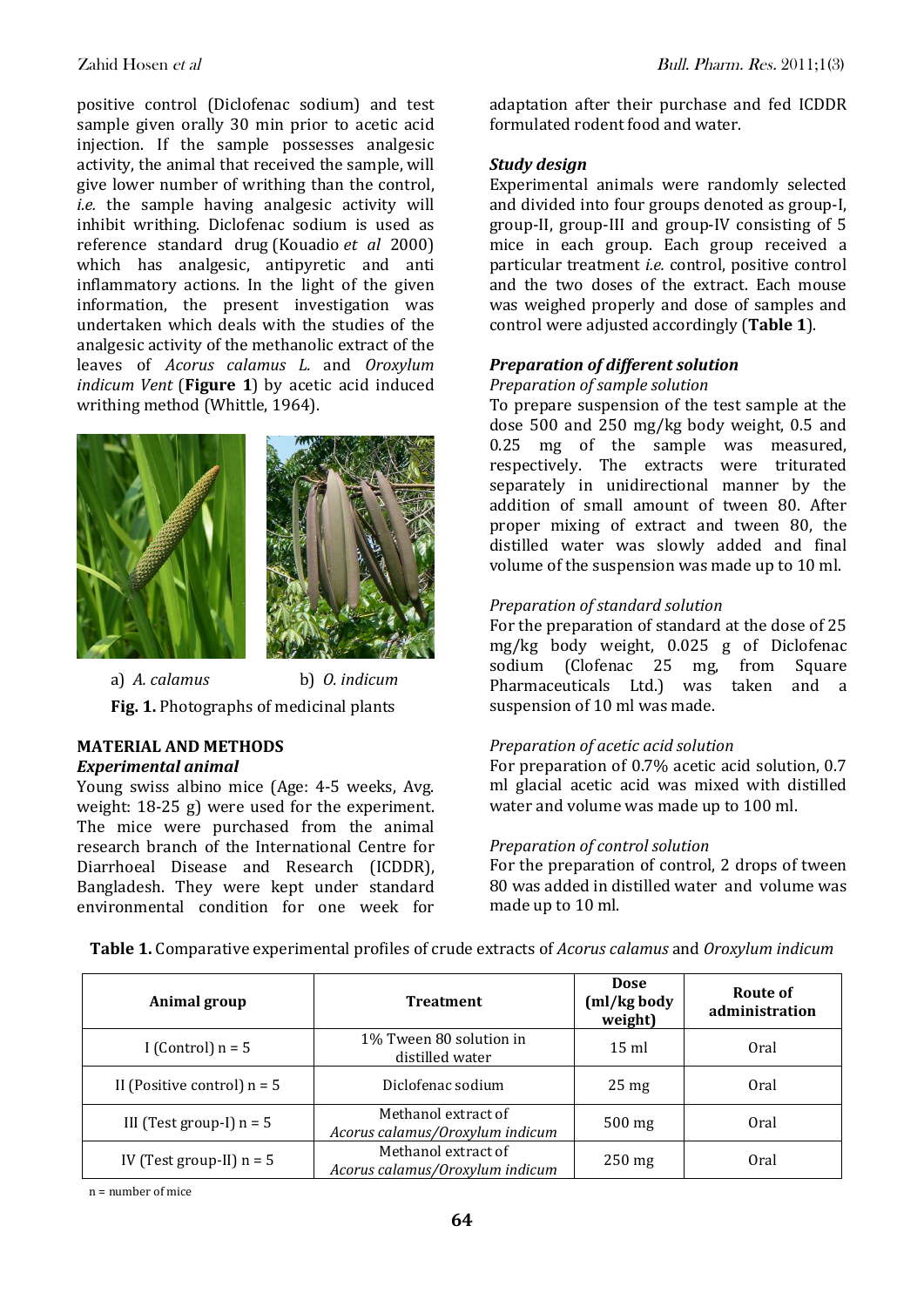# *Methodology*

Test samples, control and standard were given orally by means of a feeding needle. A 30 min interval was given to ensure proper absorption of the administered substances. Then, the writhing inducing chemical, acetic acid solution (0.7%, 15 ml/kg) was administered intraperitoneally to each of the animals of a group. After an interval of 5 min, which was given for absorption of acetic acid, number of squirms (writhing) was counted for 15 min (**Figure 2**).



 **Fig. 2.** Schematic representation of acetic acid induced writhing of mice for investigation of analgesic activity

#### *Tabulation of writhing*

Each mouse of all groups was observed carefully to count the number of writhing that they had made in 15 min. Two half writhing was counted as a full writhing.

#### *Determination of analgesic activity*

Analgesic activity was determined by comparing the percent writhing inhibition by the crude methanolic extracts in comparison to the control and the positive control groups. The more the

writhing inhibition by the test groups, the more the positive activity (Tambe *et al* 2010).

#### **RESULT AND DISCUSSION**

The present study was undertaken to investigate the analgesic activities of methanol extracts of plants of *Acorus calamus* and *Oroxylum indicum*. The methanol extract of *A. calamus* inhibited writhing reflex by 30.77% (P>0.10) and 39.86%  $(P>0.10)$ , at dose of 250 and 500 mg/kg body weight respectively (**Table 2**, **Figure 3**).



**Fig. 3.** Writhing inhibition by the extracts, control and positive control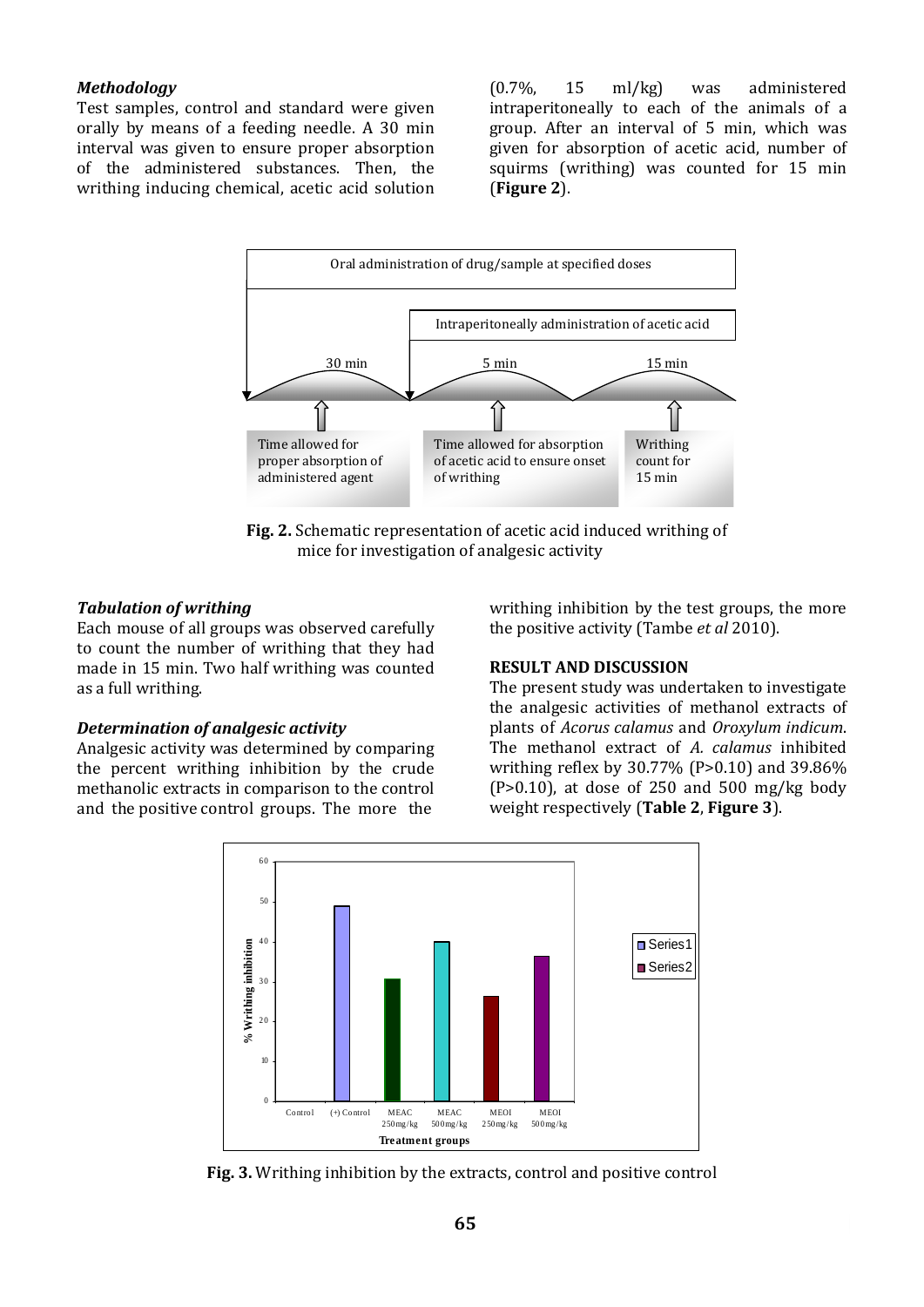| Clinical<br>groups   | No.<br>of<br>mice | <b>BW</b><br>(g) | Writhing<br>count | TW  | <b>MW</b> | $\%$<br>Writhing | $%$ WI       | No. of<br>writhing | <b>SD</b> | <b>SEM</b> | t-test |
|----------------------|-------------------|------------------|-------------------|-----|-----------|------------------|--------------|--------------------|-----------|------------|--------|
| Control              | $\mathbf{1}$      | 18               | 65                | 286 | 57.2      | 100              |              |                    |           | 7.495      |        |
|                      | 2                 | 19               | 42                |     |           |                  |              |                    |           |            |        |
| (1%                  | 3                 | 22               | 57                |     |           |                  | $\mathbf{0}$ | 57.2±7.495         | 14.99     |            |        |
| tween 80)            | 4                 | 22               | 44                |     |           |                  |              |                    |           |            |        |
|                      | 5                 | 23               | 78                |     |           |                  |              |                    |           |            |        |
| Positive             | $\mathbf{1}$      | 19               | 30                |     | 29.2      | 51.04            |              |                    | 8.614     | 4.307      | 3.07   |
| control              | 2                 | 22               | 33                |     |           |                  | 48.96        | 29.2±4.307         |           |            |        |
| Diclofenac<br>sodium | 3                 | 24               | 23                | 146 |           |                  |              |                    |           |            |        |
| (25)                 | 4                 | 24               | 41                |     |           |                  |              |                    |           |            |        |
| mg/kg                | 5                 | 25               | 19                |     |           |                  |              |                    |           |            |        |
|                      | $\mathbf{1}$      | 18               | 51                | 198 | 39.6      | 69.23            | 30.77        | 39.6±4.944         | 9.889     | 4.944      | 2.58   |
|                      | 2                 | 20               | 35                |     |           |                  |              |                    |           |            |        |
| MEAC*<br>(250)       | 3                 | 20               | 26                |     |           |                  |              |                    |           |            |        |
| mg/kg                | $\overline{4}$    | 23               | 47                |     |           |                  |              |                    |           |            |        |
|                      | 5                 | 25               | 39                |     |           |                  |              |                    |           |            |        |
|                      | $\mathbf{1}$      | 21               | 43                | 172 | 34.4      | 60.14            | 39.86        | 34.4±5.74          | 11.48     | 5.74       | 2.45   |
| <b>MEAC</b><br>(500) | 2                 | 21               | 47                |     |           |                  |              |                    |           |            |        |
|                      | 3                 | 22               | 19                |     |           |                  |              |                    |           |            |        |
| mg/kg                | 4                 | 25               | 27                |     |           |                  |              |                    |           |            |        |
|                      | 5                 | 25               | 36                |     |           |                  |              |                    |           |            |        |

**Table 2.** Writhing inhibition of methanol extract of *Acorus calamus*

**\***MEAC=Methanol extract of *Acorus calamus*; BW = Body weight; TW = Total writhing; MW = Mean writhing; WI = Writhing inhibition; SD = Standard deviation; SEM = Standard error mean

while the methanol extract of *Oroxylum indicum* inhibited writhing reflex by 26.22% (P>0.10) and 36.36% (P>0.10) at the dose of 250 and 500 mg/kg body weight, respectively (**Table 3**) where the standard drug was Diclofenac sodium

at a dose of 25 mg/kg body weight. The methanol extract of *Acorus calamus L.* was found to be more significant action than the *Oroxylum indicum Vent* as a pain killer.

| <b>Table 3.</b> Writhing inhibition of methanol extract of <i>Oroxylum indicum</i> |  |  |
|------------------------------------------------------------------------------------|--|--|
|------------------------------------------------------------------------------------|--|--|

| Clinical<br>groups                                           | No.<br>of<br>mice | <b>BW</b><br>(g) | Writhing<br>Count | TW  | <b>MW</b> | $\%$<br>Writhing | $%$ WI   | No. of<br>writhing | <b>SD</b> | <b>SEM</b> | t-test                   |
|--------------------------------------------------------------|-------------------|------------------|-------------------|-----|-----------|------------------|----------|--------------------|-----------|------------|--------------------------|
|                                                              | 1                 | 18               | 65                |     | 57.2      | 100              | $\Omega$ | $57.2 \pm 7.495$   | 14.99     | 7.495      | $\overline{\phantom{a}}$ |
| Control                                                      | 2                 | 19               | 42                |     |           |                  |          |                    |           |            |                          |
| $(1\%$ tween<br>80)                                          | 3                 | 22               | 57                | 286 |           |                  |          |                    |           |            |                          |
|                                                              | 4                 | 22               | 44                |     |           |                  |          |                    |           |            |                          |
|                                                              | 5                 | 23               | 78                |     |           |                  |          |                    |           |            |                          |
| Positive<br>Control<br>Diclofenac<br>sodium<br>(25)<br>mg/kg | 1                 | 19               | 30                |     | 29.2      | 51.04            | 48.96    | 29.2±4.307         | 8.614     | 4.307      | 3.07                     |
|                                                              | 2                 | 22               | 33                | 146 |           |                  |          |                    |           |            |                          |
|                                                              | 3                 | 24               | 23                |     |           |                  |          |                    |           |            |                          |
|                                                              | 4                 | 24               | 41                |     |           |                  |          |                    |           |            |                          |
|                                                              | 5                 | 25               | 19                |     |           |                  |          |                    |           |            |                          |